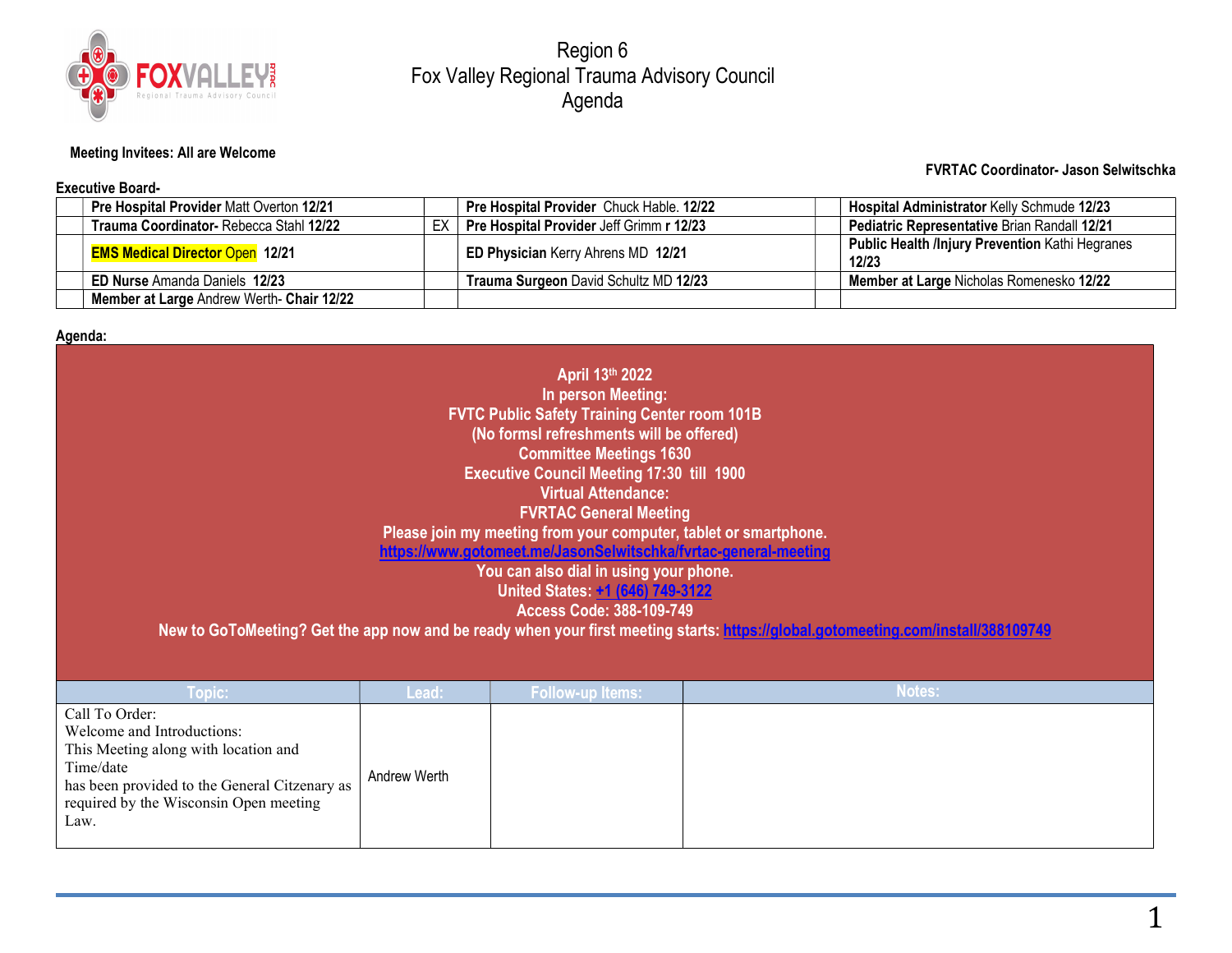

# Region 6 Fox Valley Regional Trauma Advisory Council Agenda

| Walk in Items to add to agenda                                                          | All                    |  |
|-----------------------------------------------------------------------------------------|------------------------|--|
| State DHS Update                                                                        | DHS representaive      |  |
| <b>FVHERC Updates</b>                                                                   | <b>Tracey Froiland</b> |  |
| <b>EMS for Children Update</b>                                                          | Erica Kane             |  |
| Committee Updates:<br>Medical Oversight<br>Performance improvement<br>Injury Prevention | All                    |  |
| Discussion on Interfacility Transport committe                                          | Andy                   |  |
| <b>FVRTAC Coordinator Updates</b>                                                       | Jason                  |  |
| Aknowledegment Kelly Schmude                                                            | Jason                  |  |
| <b>Additional Region Updates</b>                                                        | All                    |  |
| Adjourn-                                                                                |                        |  |
| Education                                                                               | None this evening      |  |
|                                                                                         |                        |  |
| <b>Next Meeting Dates-</b><br>FVRTAC June 8th 2022                                      |                        |  |
|                                                                                         |                        |  |
|                                                                                         |                        |  |
|                                                                                         |                        |  |
|                                                                                         |                        |  |
|                                                                                         |                        |  |